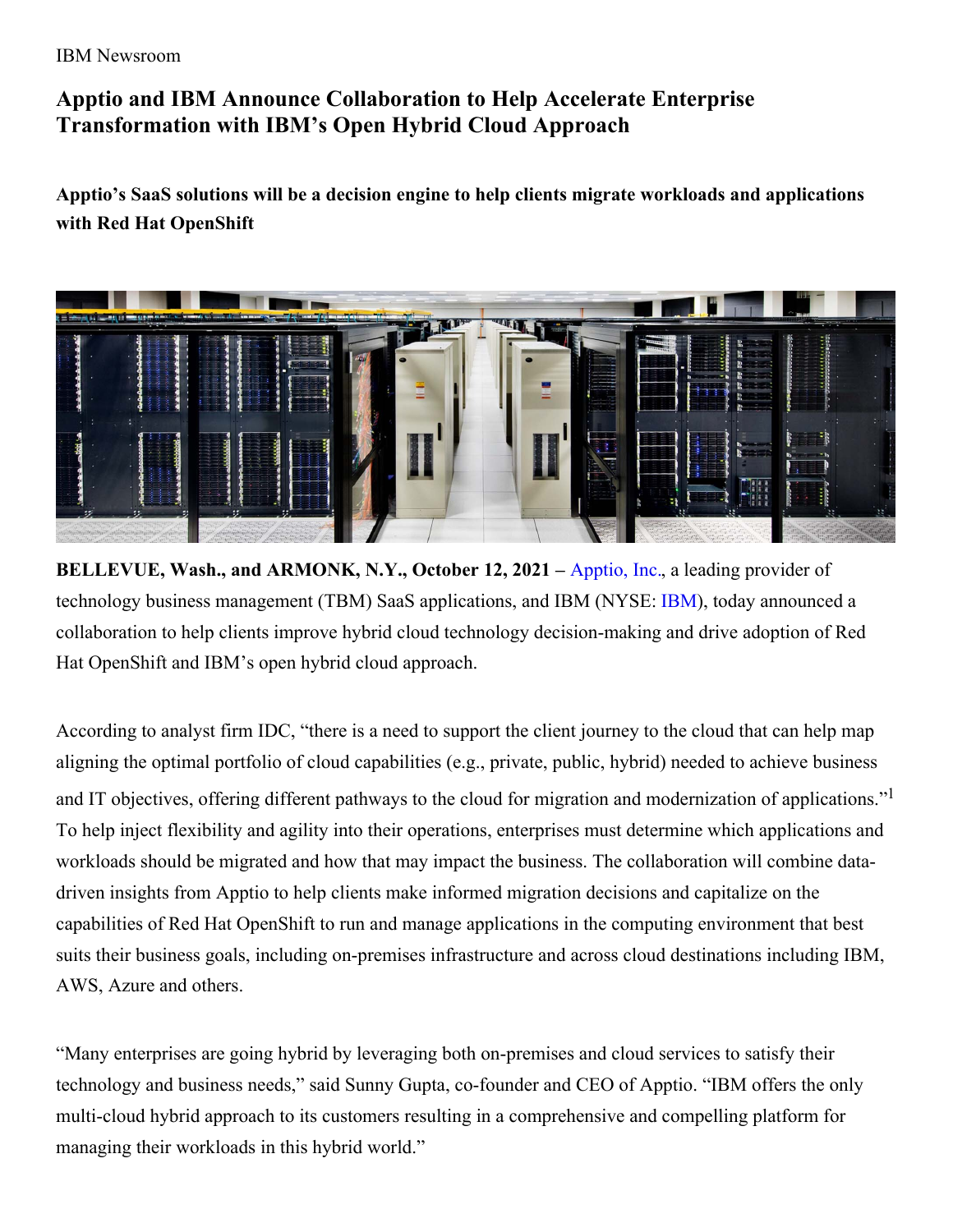As part of the relationship, Apptio, an IBM Business Partner ("partner"), and IBM will offer clients visibility, optimization and migration capabilities for IBM Cloud with Red Hat OpenShift through Apptio's financial decision engine, which cuts across enterprise technology— from on-premises infrastructure and cloud services to digital products such as ApptioOne and Cloudability. Additionally, Apptio will use Red Hat OpenShift in its portfolio of products, starting with [Targetprocess,](https://www.apptio.com/products/targetprocess/) which runs on IBM Cloud and is built to help enterprises accelerate business agility. The combination of Apptio products with IBM AI Ops and IBM Turbonomics Application Resource Management can also help to provide clients with financial and utilization analysis of workload placement.

"Apptio and IBM are united in our desire to help clients make data-driven decisions about running their workloads in the optimal hybrid cloud environment, whether in the cloud or on-premises," said Bob Lord, Senior Vice President, Worldwide Ecosystems, IBM. "With the addition of Apptio to our growing ecosystem of partners, we're able to combine Apptio's financial analytics and decision support and IBM's open hybrid cloud leadership to design an offering to deliver unprecedented value to clients at all stages of their cloud journeys."

IBM Global Business Services (GBS) will advise clients on their hybrid cloud journey by providing end-toend strategy, design, road mapping and architectural services for clients using Apptio's products. IBM will use Apptio's cloud financial management and optimization products such as ApptioOne to manage technology spend and consumption of internal IBM Cloud resources across its enterprise.

Apptio is part of IBM's partner ecosystem, an initiative to support partners of all types – whether they build on, service or resell IBM technologies and platforms – to help clients manage and modernize workloads with Red Hat OpenShift for any cloud environment, including IBM Cloud.

To learn more about Apptio visit [https://www.apptio.com](https://www.apptio.com/).

*Statements regarding IBM's future direction and intent are subject to change or withdrawal without notice and represent goals and objectives only.*

### **About Apptio**

Apptio gives you the power of trusted, actionable insights to connect your technology investment decisions to drive better business outcomes. More than 60 percent of Fortune 100 enterprises trust Apptio to manage to